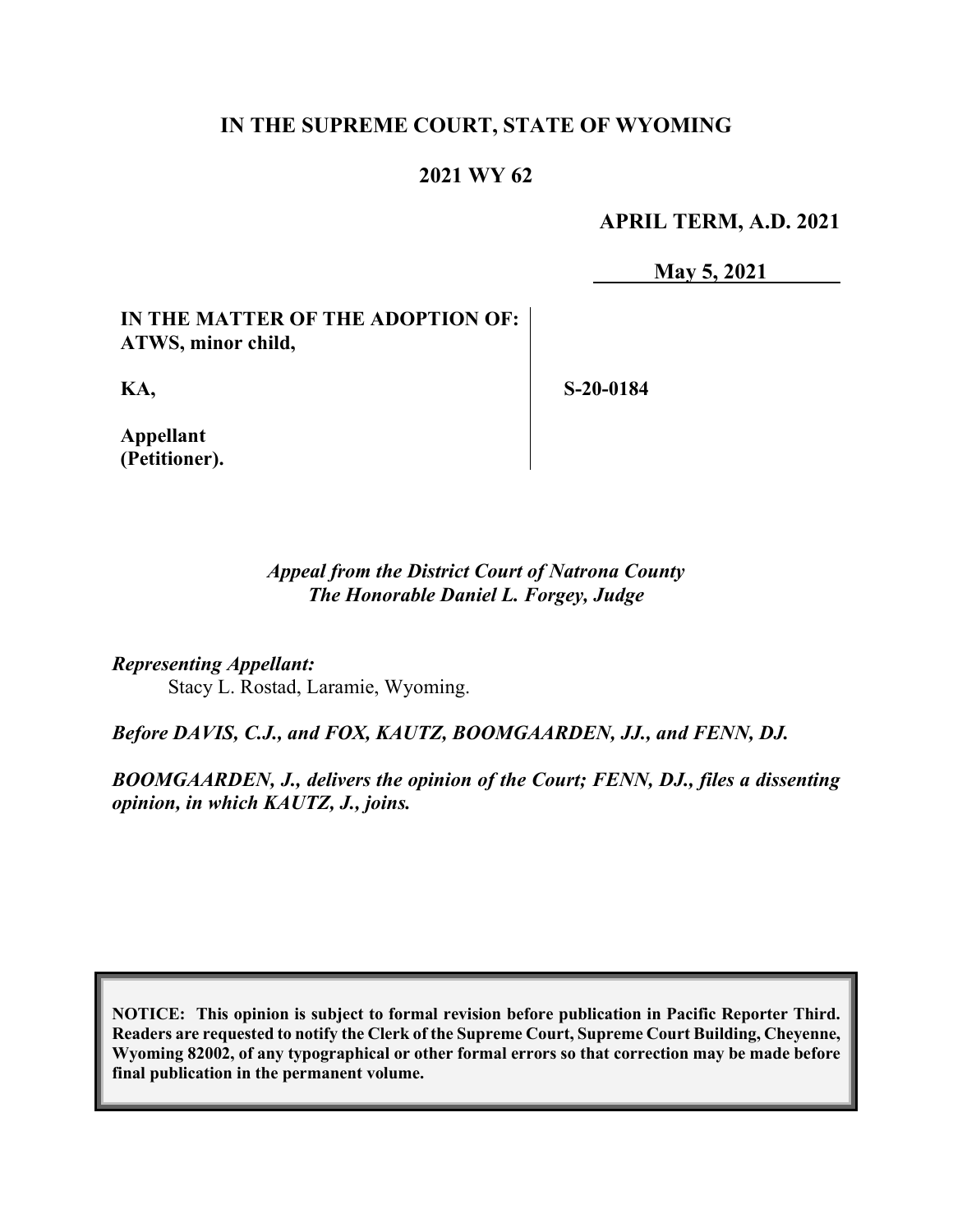## **BOOMGAARDEN, Justice.**

[¶1] Presented a unique adoption scenario, the district court denied KA's unopposed Petition for Adoption of Minor Child pursuant to Wyo. Stat. Ann. §§ 1-22-101 et seq. (LexisNexis 2019). Narrowly construing § 1-22-104(b), it concluded KA did not qualify to file an adoption petition because he is married and thus not a "single adult," he did not jointly file to adopt the Child with his current wife, and his current wife is not the Child's mother—his ex-wife is. Construing  $\S$  1-22-104(b) in harmony with the purpose of the Wyoming adoption statutes and *in pari materia* with § 1-22-103, we reverse and remand.

## *ISSUE*

[¶2] Do the adoption statutes prohibit KA from adopting the Child?

## *FACTS*

[¶3] KA seeks to adopt his ex-wife's son (the Child). When KA and the Child's mother, BLS, began dating in 2008, the Child was five months old; his natural father was absent. KA immediately stepped in and developed a father/son relationship with the Child. KA and BLS married, divorced, and remarried other people, but continue "coparenting" the Child. KA refers to the Child as his son, the Child refers to KA as "Dad," and BLS refers to KA as her son's father.

[¶4] The Child lives with BLS and her spouse in Casper, Wyoming. KA, who lives in Douglas, Wyoming with his spouse, is very involved in the Child's life. He attends school meetings and activities, takes the Child to medical appointments, and confers with BLS on matters affecting the Child's well-being. The Child regularly spends time with KA, including on many weekends, on alternating holidays and school breaks, and for half of summer break. The Child has a sibling relationship with KA's biological son and KA's extended family considers the Child part of their family. Until recently, the Child believed KA was his biological father. On learning otherwise, the Child requested KA adopt him.

[¶5] In December 2019, KA filed an unopposed petition to adopt the Child in the District Court for the Seventh Judicial District. The petition reiterated many of the facts recited above, but added some information pertinent to this appeal. First, BLS consents to the adoption. Second, the Child's biological father, who lives in North Dakota, signed a relinquishment and consent to adoption; a petition to terminate his parental rights was pending. Third, KA is of good moral character and fit and proper to adopt. He could continue to provide proper care, nurturing, and parenting to the Child. KA attached his affidavit pursuant to Wyo. Stat. Ann. § 1-22-104, along with BLS's consent to adoption, to the petition.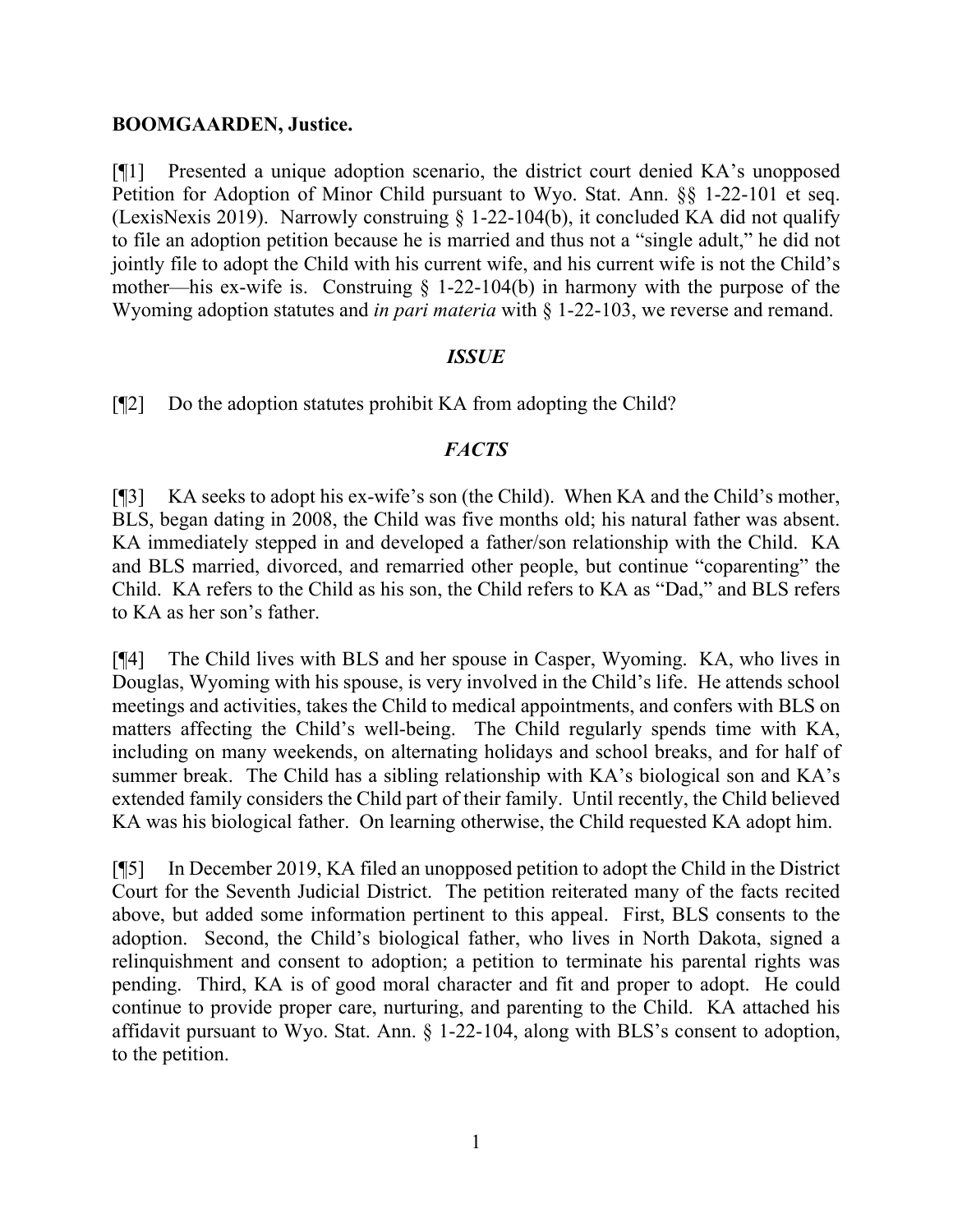[¶6] In March 2020, the same court entered an order terminating the natural father's parental rights. The father failed to answer, plead, or defend the matter, and consented to the termination. The court found by clear and convincing evidence that the Child had been left in another person's care without provision for his support and without communication from the absent parent for at least one year. The natural father had not seen or interacted with the Child since the Child was a baby, and it was in the Child's best interests to terminate his parental rights.

[¶7] The court denied KA's adoption petition that July. Though it empathized with the reasons for the requested adoption, the court felt constrained—absent clarification from the legislature or this Court—to strictly construe the adoption statutes and concluded that KA failed to establish that he qualified to adopt the Child under the plain language of § 1-22- 104(b). The court also doubted whether BLS could retain her parental rights if KA adopted the Child. It identified *In re Adoption of I.M.*, 48 Kan.App.2d 343, 288 P.3d 864 (2012) as "an example of a Kansas court that applied Kansas statutes to similar circumstances and reached a similar conclusion." KA timely appealed.

# *STANDARD OF REVIEW*

[¶8] Statutory interpretation and construction are questions of law we review de novo. *Matter of Adoption of MAJB*, 2020 WY 157, ¶¶ 9, 13, 478 P.3d 196, 200–01 (Wyo. 2020) (citations omitted); *see also In re Estate of Kirkpatrick*, 2003 WY 125, ¶ 6, 77 P.3d 404, 406 (Wyo. 2003).

[¶9] "When interpreting statutes, we first look to the statute's plain language to determine the legislature's intent and we examine the plain and ordinary meaning of the words to determine whether the statute is ambiguous." *Matter of Estate of Frank*, 2019 WY 4, ¶ 7, 432 P.3d 885, 887 (Wyo. 2019) (citing *In re Estate of Meyer*, 2016 WY 6, ¶ 17, 367 P.3d 629, 634 (Wyo. 2016)); *see also Interest of: AA*, 2021 WY 18, ¶ 17, 479 P.3d 1252, 1258 (Wyo. 2021) ("When interpreting . . . statute[s] and [their] application, we first look at the plain language used by the legislature." (citation omitted)). "We construe the statute as a whole, giving effect to every word, clause, and sentence, and we construe all parts of the statute *in pari materia*." *Estate of Frank*, ¶ 7, 432 P.3d at 887 (quoting *In re Estate of Johnson*, 2010 WY 63, ¶ 8, 231 P.3d 873, 877 (Wyo. 2010)).

[¶10] "A statute is clear and unambiguous if reasonable persons can agree on its meaning with consistency and predictability." *Id.* ¶ 8, 432 P.3d at 887 (citing *Estate of Meyer*, ¶ 17, 367 P.3d at 634). "Conversely, a statute is ambiguous if it is found to be vague or uncertain and subject to varying interpretations." *Id.* (quoting *Estate of Meyer*, ¶ 17, 367 P.3d at 634). "If we determine the language of a statute is ambiguous, we apply general principles of statutory construction 'to construe any ambiguous language to accurately reflect the intent of the legislature.'" *Id.* (quoting *Estate of Meyer*, ¶ 21, 367 P.3d at 636).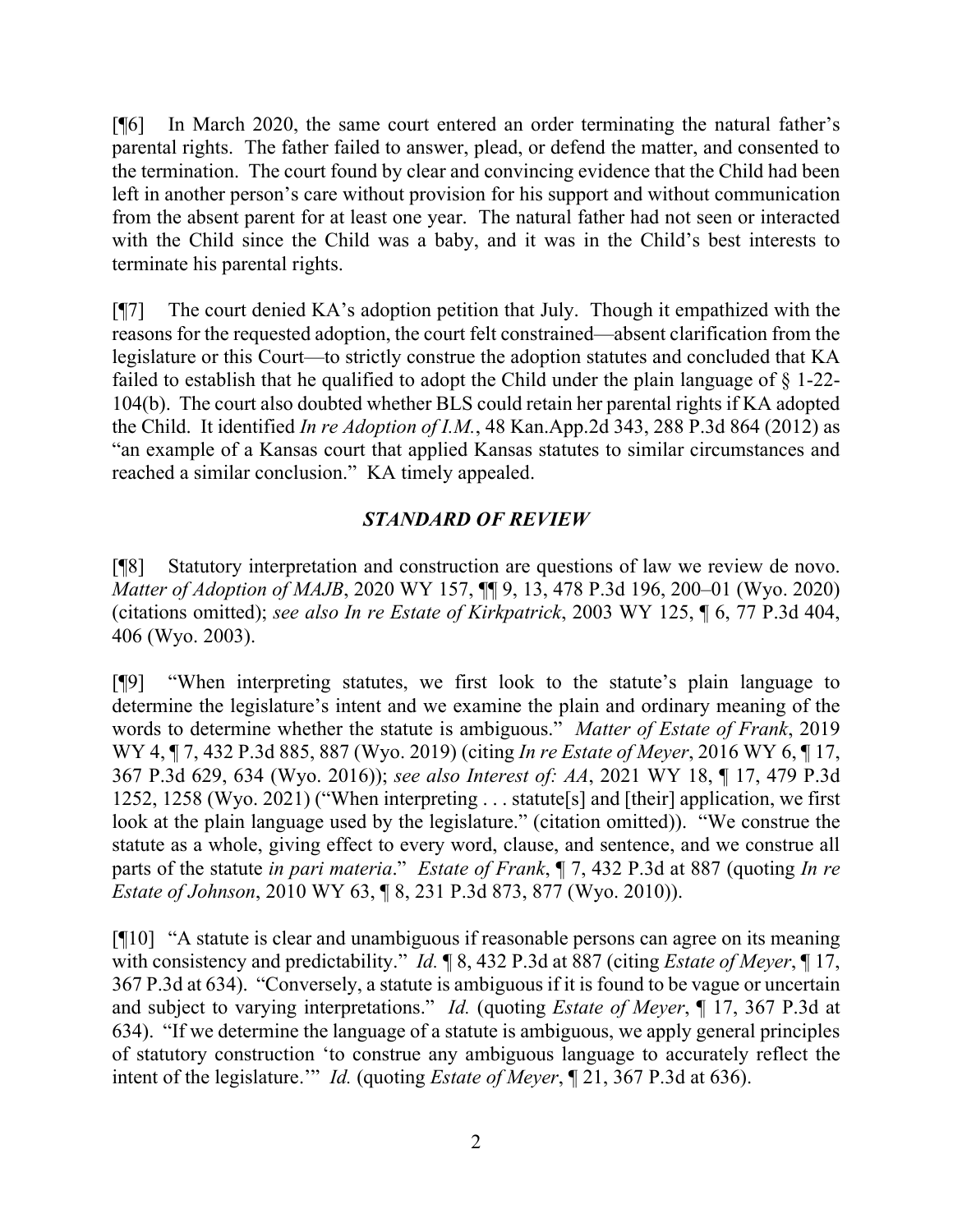[¶11] "Where legislative intent is discernible a court should give effect to the 'most likely, most reasonable, interpretation of the statute given its design and purpose.'" *Adekale v. State*, 2015 WY 30, ¶ 12, 344 P.3d 761, 765 (Wyo. 2015) (quoting *Rodriguez v. Casey*, 2002 WY 111, ¶ 20, 50 P.3d 323, 329 (Wyo. 2002)). As we have said before, "it is one of the surest indexes of a mature and developed jurisprudence . . . to remember that the statutes always have some purpose or object to accomplish, whose sympathetic and imaginative discovery is the surest guide to their meaning." *Id.* ¶ 13, 344 P.3d at 765 (quoting *Cabell v. Markham*, 148 F.2d 737, 739 (2d Cir. 1945), *judgment aff'd*, 326 U.S. 404, 66 S.Ct. 193, 90 L.Ed. 165 (1945)); 2A *Sutherland on Statutory Construction* § 45:9 (7th ed.) (database updated Nov. 2020).

## *DISCUSSION*

[¶12] After the district court denied KA's petition and while this appeal was pending, we issued a decision identifying some important principles and distinctions we must heed when construing Wyoming's adoption statutes.

> We have had many opportunities to construe Wyoming's adoption statutes in the context of fundamental rights or statutory procedure. "The right to associate with one's child is protected by both the Wyoming and United States constitutions, therefore *adoption statutes are 'strictly construed when the proceeding is against a nonconsenting parent*, and every reasonable [inference] is made in favor of that parent's claims.'" *Matter of Adoption of ZEM*, 2020 WY 17, ¶ 11, 458 P.3d 21, 24 (Wyo. 2020) (quoting *In re Adoption of AMP*, 2012 WY 132, ¶ 11, 286 P.3d 746, 749 (Wyo. 2012)); *see also Matter of Adoption of CJML*, 2020 WY 23, ¶ 7, 458 P.3d 53, 55 (Wyo. 2020) (same). "It is appropriate, therefore, to construe adoption statutes narrowly insofar as a case involves such fundamental constitutional rights as parenthood and the right to procreate." 2 C.J.S. *Adoption of Persons* § 7, Westlaw (database updated November 2020); *In re CW*, 2008 WY 50, ¶ 8, 182 P.3d 501, 503–04 (Wyo. 2008) ("[A]doption statutes are strictly construed when the proceeding is against a nonconsenting parent, and every reasonable intendment is made in favor of the parent's claims." (quoting *In re Adoption of JRH*, 2006 WY 89, ¶ 13, 138 P.3d 683, 686 (Wyo. 2006))). *However, "[A]doption statutes are not to be construed so narrowly or strictly as to defeat the legislative intent."* 2 C.J.S. *Adoption of Persons* § 7.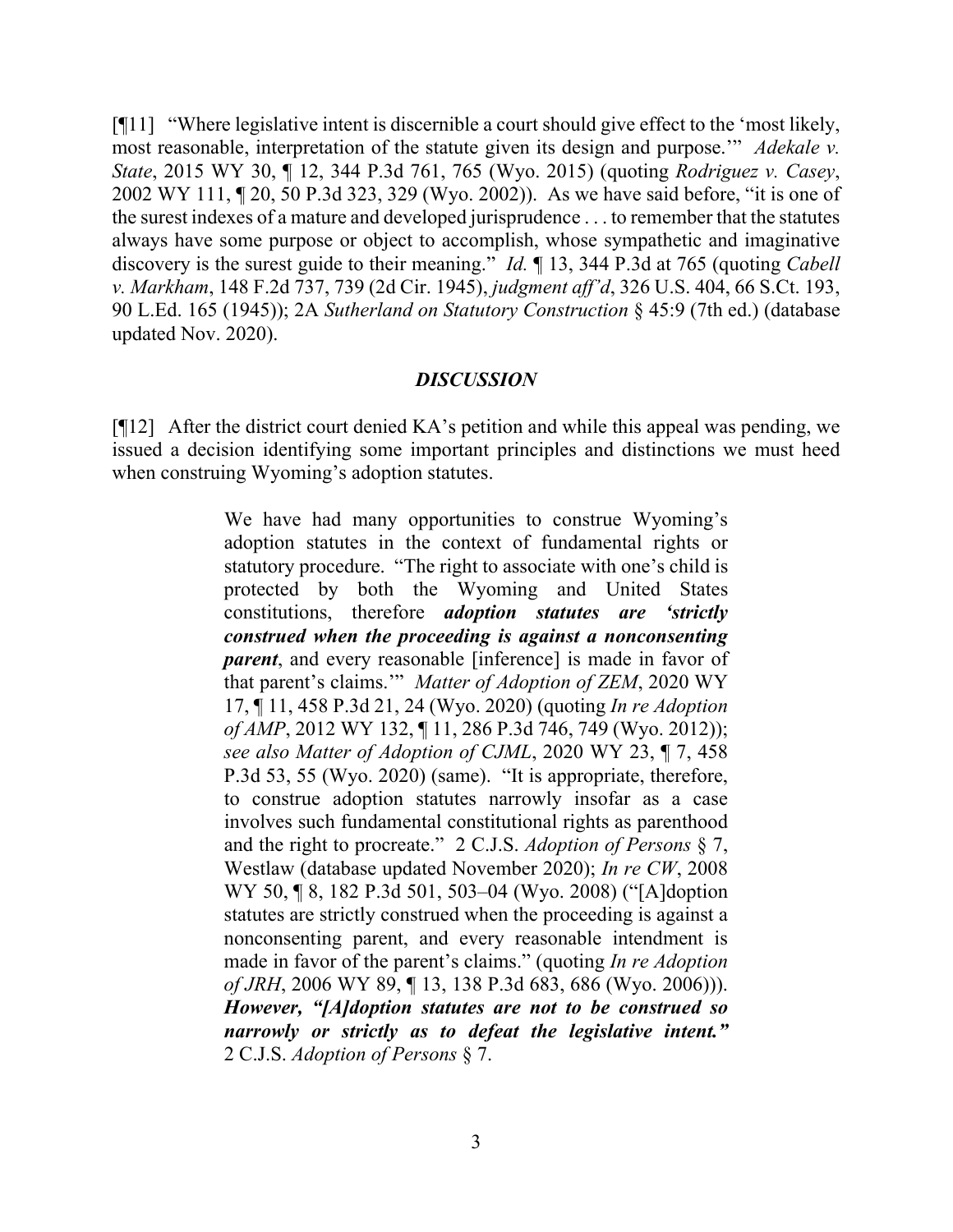We have said that "[a] statute must be viewed in terms of its objective purpose." *Halliburton Co. v. McAdams, Roux & Assocs.*, 773 P.2d 153, 155 (Wyo. 1989). *The purpose "of the adoption laws is to make provision for the welfare of children, [and] the better rule is to construe adoption statutes in a manner which will promote this purpose." Matter of Adoption of BGD*, 719 P.2d 1373, 1382 (Wyo. 1986); *see also* 3A J.G. Sutherland, *Statutes and Statutory Construction* § 69:4, at 713 (8th ed. 2018) (Remedial statutes, such as adoption laws, are "enacted for the protection of life and property and to introduce regulations conducive to the public good."); *Wright v. Wysowatcky*, 147 Colo. 317, 363 P.2d 1046, 1048 (1961) ("While courts were formerly inclined to regard adoption statutes as in derogation of the common law and therefore to be strictly construed, the humanitarian purposes of such statutes came to be recognized, and courts generally have evinced a disposition to afford them a more liberal construction."); *Matter of Petition of Phillip A.C.*, 122 Nev. 1284, 149 P.3d 51, 58 (2006) ("Statutes with a protective purpose should be liberally construed in order to effectuate the intended benefits."); *Sharon S. v. Superior Court*, 31 Cal.4th 417, 2 Cal.Rptr.3d 699, 73 P.3d 554, 560 (2003) ("The rule is that the adoption statutes are to be liberally construed with a view to effect their objects and to promote justice. Such a construction should be given as will sustain, rather than defeat, the object they have in view." (citations omitted)).

*MAJB*, **[14** 21–22, 478 P.3d at 203–04 (emphasis added).

[¶13] This case, like *MAJB*, "does not involve the termination of parental rights, a nonconsenting parent, or the failure to comply with statutory procedures." *See id.* ¶ 23, 478 P.3d at 204. As explained above, the Child's natural father is not a party to this proceeding. The court terminated his parental rights after he relinquished them and consented to the adoption. The Child's natural mother has also consented to the adoption. It is in this context we must decide whether the legislature intended the provision pertaining to who may file an adoption petition,  $\S 1-22-104(b)$  $\S 1-22-104(b)$  $\S 1-22-104(b)$ , to narrow the statutory description at § 1-[2](#page-4-1)2-103<sup>2</sup> of who may adopt, recalling that our "adoption statutes are not to be construed

<span id="page-4-0"></span><sup>&</sup>lt;sup>1</sup> "A petition may be filed by **any single adult** or jointly by a husband and wife who maintain their home together, or by either the husband or wife if the other spouse is a parent of the child." Wyo. Stat. Ann. § 1- 22-104(b) (LexisNexis 2019) (emphasis added).

<span id="page-4-1"></span><sup>&</sup>lt;sup>2</sup> "*Any adult person* who has resided in this state during the sixty (60) days immediately preceding the filing of the petition for adoption and who is determined by the court to be fit and competent to be a parent may adopt in accordance with this act." Wyo. Stat. Ann. § 1-22-103 (LexisNexis 2019) (emphasis added).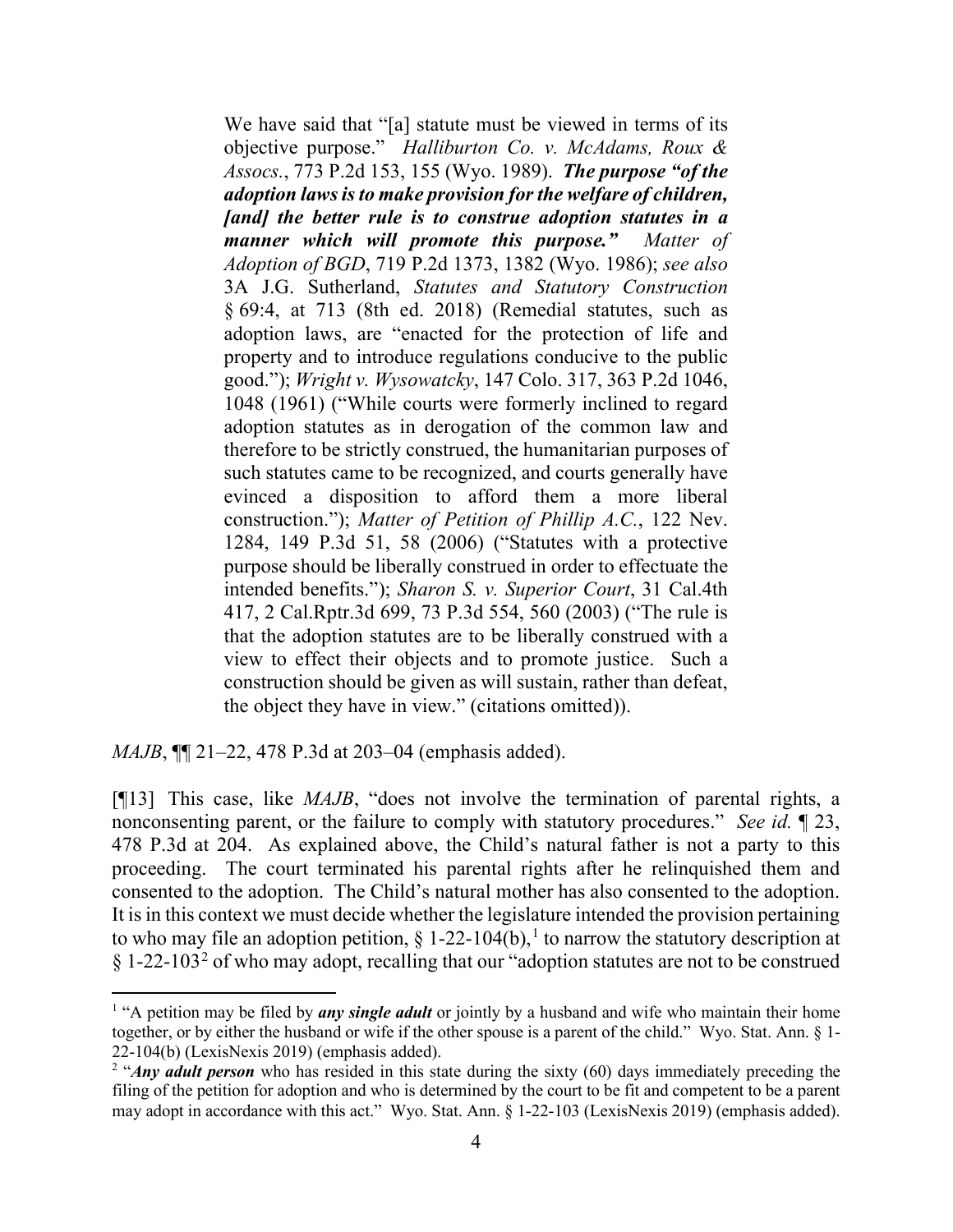so narrowly or strictly as to defeat the legislative intent." *MAJB*, ¶ 21, 478 P.3d at 204 (citation omitted); *see also United States v. Brown*, 333 U.S. 18, 25, 68 S.Ct. 376, 380, 92 L.Ed. 442 (1948) ("The canon in favor of strict construction is not an inexorable command to override common sense and evident statutory purpose.").

[¶14] We begin with the observation that there is nothing in the adoption statutes to expressly prohibit KA from adopting the Child. *See* Wyo. Stat. Ann. §§ 1-22-101 to -117 (LexisNexis 2019). As noted above, the description in § 1-22-103 of who may adopt is broad. And in satisfaction of that provision KA is an "adult person" who resided in Wyoming during the 60 days immediately before he filed the petition. The district court has yet to determine whether he is "fit and competent to be a parent," but he included information regarding his parental fitness and competence with his unopposed petition and he addressed those matters at the hearing.

[¶15] In instructing an adopting party how to commence an adoption proceeding by filing a petition in district court, the statute explains "[a] petition may be filed by any single adult or jointly by a husband and wife who maintain their home together, or by either the husband or wife if the other spouse is a parent of the child." Wyo. Stat. Ann. § 1-22-104(a)–(b). The district court determined that KA is not a "single adult" because he is married, and therefore he is not permitted to file a petition. We agree that if the legislature intended "single adult" to mean "unmarried adult" then KA cannot petition to adopt the Child. On the other hand, if "single adult" is subject to different reasonable interpretations, we must construe that phrase in harmony with -103, and in a manner reflecting the design and discernable purpose of the adoption statutes.

[ $[16]$ ] As shown below, the word "single" in the phrase "single adult" is susceptible to more than one meaning. The phrase, therefore, is ambiguous.<sup>[3](#page-5-0)</sup> See Life Techs. Corp. v. *Promega Corp.*, --- U.S. ---, 137 S.Ct. 734, 739–40, 197 L.Ed.2d 33 (2017) (concluding the term "substantial" was ambiguous because it "may refer either to qualitative importance or to quantitatively large size"); *Bd. of Cty. Comm'rs of the Cty. of Laramie v. City of Cheyenne*, 2004 WY 16, ¶¶ 20–21, 85 P.3d 999, 1005–06 (Wyo. 2004) (determining that use of words without defining them rendered a statute ambiguous when dictionary definitions showed different reasonable interpretations); *Lance Oil & Gas Co. v. Wyo. Dep't Of Revenue*, 2004 WY 156, ¶ 20, 101 P.3d 899, 905 (Wyo. 2004) (holding a mineral tax statute ambiguous because the word "producer" was "susceptible to more than one interpretation").

<span id="page-5-0"></span><sup>3</sup> The word "adult" is not ambiguous. It "means a person who is not a minor[.]" *See* Wyo. Stat. Ann. § 8- 1-102(a)(i) (LexisNexis 2019) ("[U]nless the legislature clearly specifies a different meaning or interpretation or the context clearly requires a different meaning: (i) 'Adult' means a person who is not a minor[.]").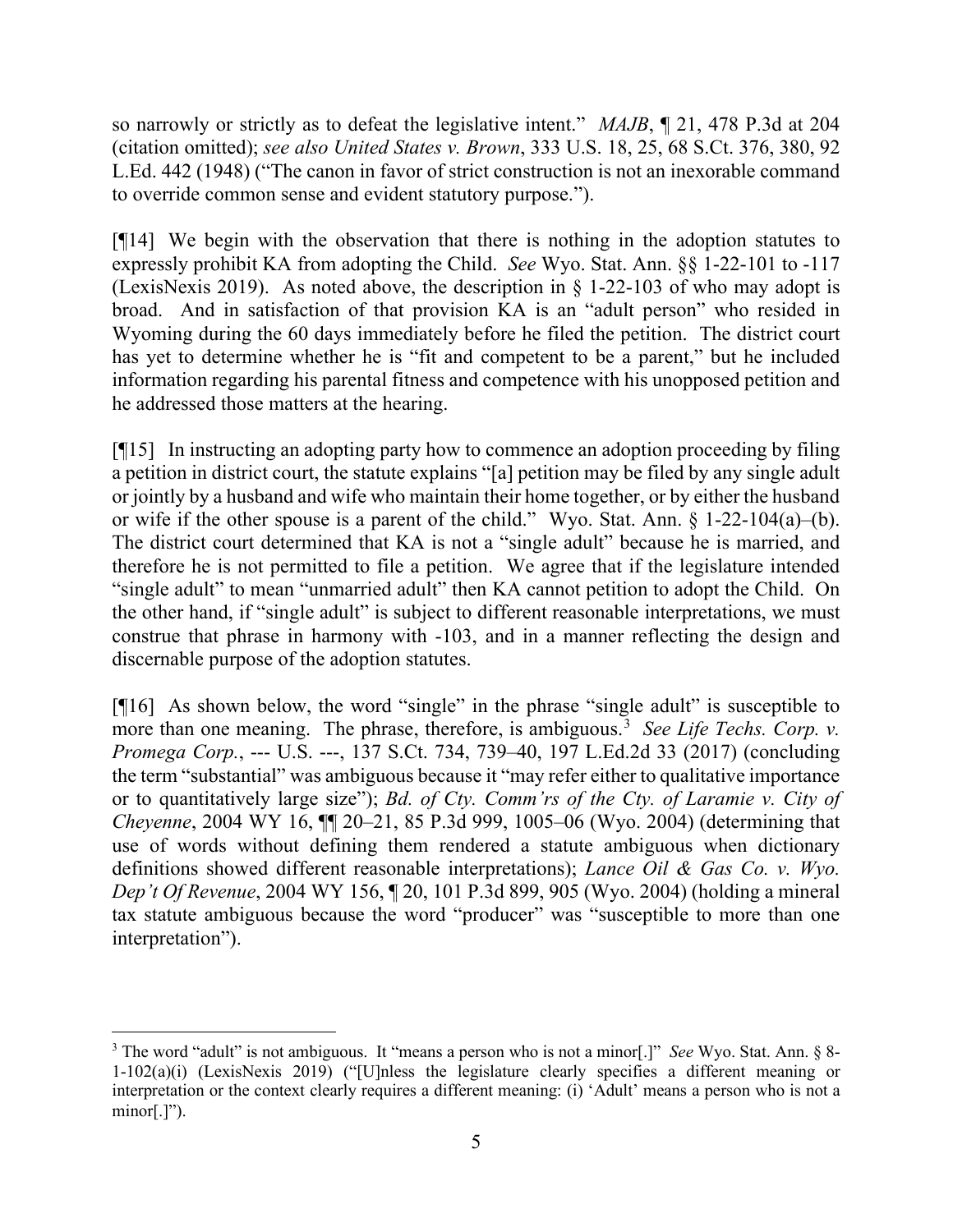[¶17] The legislature defined several terms used in the adoption statutes, but it did not define the word "single."[4](#page-6-0) *See* Wyo. Stat. Ann. § 1-22-101(a) (defining "[a]gency," "[c]hild," "[p]arent," "[p]utative father," and "[t]his act"). "Single" is not a technical word. We must therefore look to the word's ordinary meaning. *See Black Diamond Energy of Del., Inc. v. Wyo. Oil & Gas Conservation Comm'n*, 2020 WY 45, ¶ 36, 460 P.3d 740, 750 (Wyo. 2020); Wyo. Stat. Ann. § 8-1-103(a)(i) (LexisNexis 2019) ("[U]nless that construction is plainly contrary to the intent of the legislature: (i) Words and phrases shall be taken in their ordinary and usual sense, but technical words and phrases having a peculiar and appropriate meaning in law shall be understood according to their technical import[.]"). In looking to its ordinary definition, we find that "single" has two meanings— "not married" or "unaccompanied by others." *See* https://www.merriamwebster.com/dictionary/single (last visited March 1, 2021). Black's Law Dictionary defines "single" as either "[u]nmarried <single tax status>" or "[c]onsisting of one alone; individual <single condition> <single beneficiary>." *Single*, *Black's Law Dictionary* (11th ed. 2019). Consequently, we must determine which meaning the legislature intended when it described an adult petitioner as "single."

[¶18] When intending to specify "one" or "individual," the Wyoming legislature frequently uses the word "single." *See, e.g.*, Wyo. Stat. Ann. §§ 9-3-415(d) ("single lumpsum amount"); 17-16-726(a) ("single voting group"); 17-16-1007(a) ("single document"); 23-3-201(b) ("single device"); 26-5-112(a)(v)(A) ("single assuming insurer"); 26-6-  $206(a)(i)(A)$  ("single premium immediate annuity contracts"); 26-14-103 $(a)(i)$  ("single" insurer"); 26-23-307(a) ("single risk"); 26-27-105(b) ("single entity"); 26-42- 102(a)(xiv)(A) ("single employer"); 31-5-209(a)(i) ("single lane"); 31-18-801(a)(xxv) ("single axle");  $31-18-802(a)(iv)(A)$  ("single vehicle");  $31-18-804(a)$  ("single trip permit"); 34-13-123 ("single custodianship"); 34.1-2-105(e) ("single article"); 34.1-4- 210(b) ("single agreement"); 34.1-2-323(b)(i) ("single part"); 35-11-803(a) ("single permit"); 35-11-1429(d) ("single wall underground piping"); 37-7-102 ("single district"); 40-20-118(a) ("single line dealer" and "single line supplier"); 40-26-110(a) ("single family house").

[¶19] When the legislature underscores marital status, we note the legislature frequently uses the term "unmarried." *See* Wyo. Stat. Ann. §§ 2-4-204 ("an unmarried woman appointed administratrix"); 4-10-815(a)(ii)(A) ("unmarried competent owner"); 9-3-  $203(a)(iii)$  ("each unmarried child under" 26); 9-3-613 ("each unmarried child under" 18); 9-3-614(a), (b) ("each unmarried child under" 18); 14-2-1003(a) ("unmarried recipient of medical assistance"); 14-11-105(c) ("unmarried biological fathers"); 15-5-402(a)(vi) ("a person who is unmarried");  $20-1-202(a)$  ("as if he were unmarried");  $26-19-302(a)(ix)$ ("unmarried child under" 19 and "unmarried child who is a full-time student under" 23);

<span id="page-6-0"></span><sup>&</sup>lt;sup>4</sup> The phrase "single adult" is not used elsewhere in the statutes; however, the legislature uses the phrase "qualified single person," as distinguished from "qualified married persons," as pertaining to tax refund applications under Wyo. Stat. Ann. § 39-11-109(c)(ii) (LexisNexis 2019).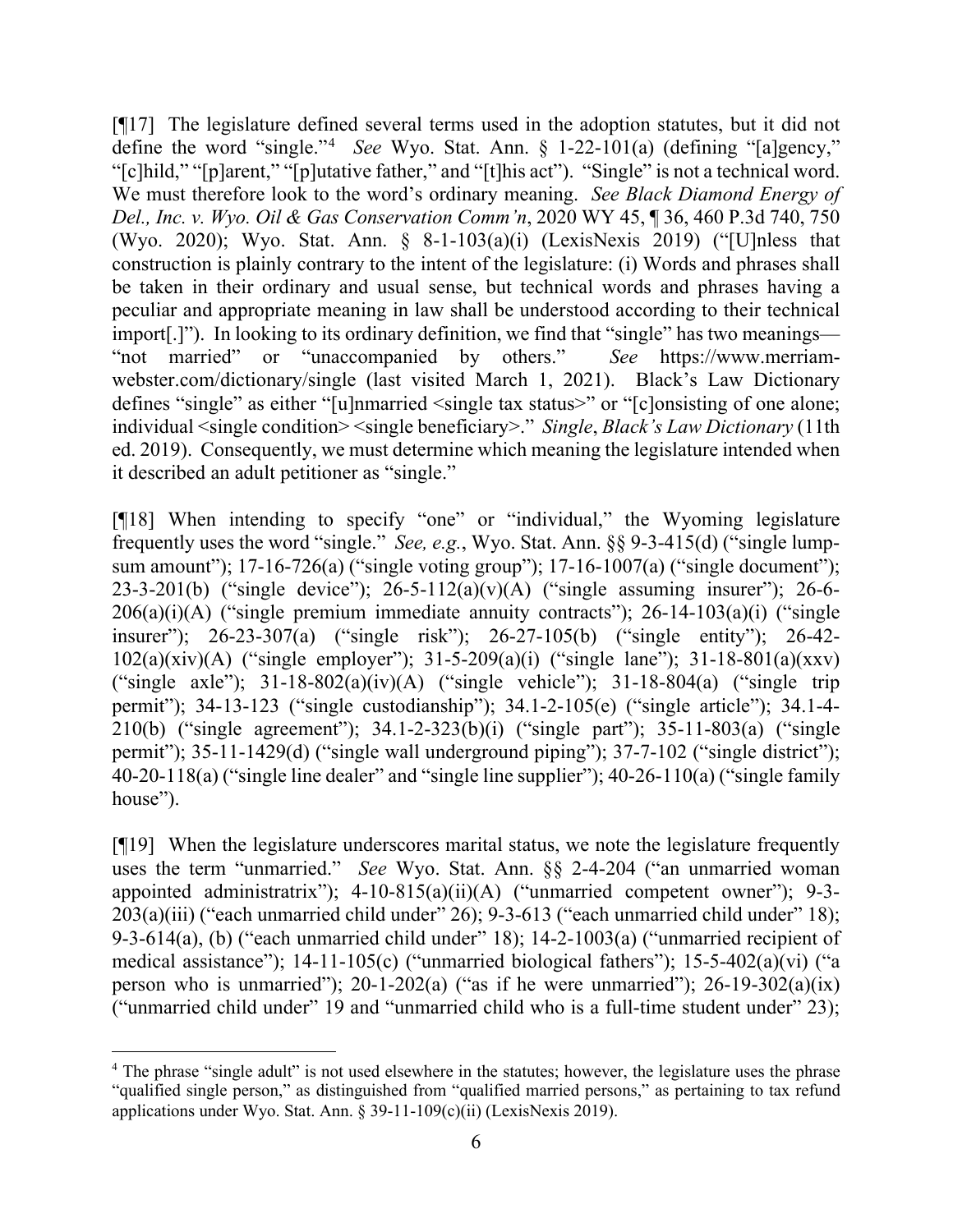$27-14-102(a)(iii)$  ("unmarried minor"); 34-1-108 ("as she might, if she were an unmarried woman"); 34-1-109 ("in the same manner as though she were sole and unmarried"); 34- 13-126(a) ("unmarried adult owners"); 42-2-103(e)(ii) ("unmarried parent under" 18); 42- 2-106(b) ("unmarried minor parent applicants"). While not conclusive, these usage patterns indicate an intent to define "single adult" in -104(b) to mean one or "any adult," consistent with the legislature's identification of who may adopt in -103, and we should not ignore them.

[¶20] Looking beyond these usage patterns, we focus on the central, discernible purpose of the adoption statutes—to provide for the welfare of children. *See MAJB*, ¶ 22, 478 P.3d at 204. If we interpret the word "single" in -104(b) to mean unmarried we unquestionably narrow the list of petitioners eligible to adopt a child, thus begging the question: to what legislatively intended end? Perhaps the legislature wanted to ensure that someone who is married does not adopt a child without their spouse's consent. *See, e.g.*, *Browder v. Harmeyer*, 453 N.E.2d 301, 307 (Ind. Ct. App. 1983) (recognizing that the public policy behind requiring a married person to jointly adopt with their spouse "is to guarantee harmony on the part of the adoptive parents upon the question of adoption, and to assure a welcome and affectionate reception of the child into its adoptive home" (quoting *In re Bresnehan's Will*, 221 Wis. 51, 64, 265 N.W. 93, 99 (1936))). The legislature could have expressly provided such protection, but did not.

[¶21] Section -104(b) is quite unlike provisions other states have adopted to expressly require a married person to obtain their spouse's consent to such an adoption, and such consent is not required under Wyo. Stat. Ann. § 1-22-109. *See, e.g.*, Kan. Stat. Ann. § 59- 2113 (specifying "one spouse cannot [adopt a child] without the consent of the other"); Nev. Rev. Stat. Ann. § 127.030(2) ("Except as otherwise provided in subsection 5, a married person not lawfully separated from his or her spouse may not adopt a child without the consent of his or her spouse, if such spouse is capable of giving such consent."); S.D. Codified Laws § 25-6-3 ("A married man not lawfully separated from his wife cannot adopt a child without the consent of his wife, nor can a married woman, not thus separated from her husband, without his consent, provided the husband or wife not consenting is capable of giving such consent."); Utah Code Ann. § 78B-6-114 ("(1) A married man who is not lawfully separated from his wife may not adopt a child without the consent of his wife, if his wife is capable of giving consent. (2) A married woman who is not lawfully separated from her husband may not adopt a child without his consent, if he is capable of giving his consent."); Vt. Stat. Ann. tit. 15A, § 3-301(b) ("The spouse of a petitioner shall consent to the petition unless judicially declared incompetent.").

[¶22] Section -104(b) is also distinguishable from the clear, mandatory language used in other states to require a married person to file jointly with their spouse where that spouse is not the child's parent. *See, e.g.*, Colo. Rev. Stat. Ann. § 19-5-202(3) ("A person having a living spouse from whom he is not legally separated **shall petition jointly** with such spouse[.]") (Emphasis added.); Ind. Code Ann. § 31-19-2-4(a) ("Except as provided in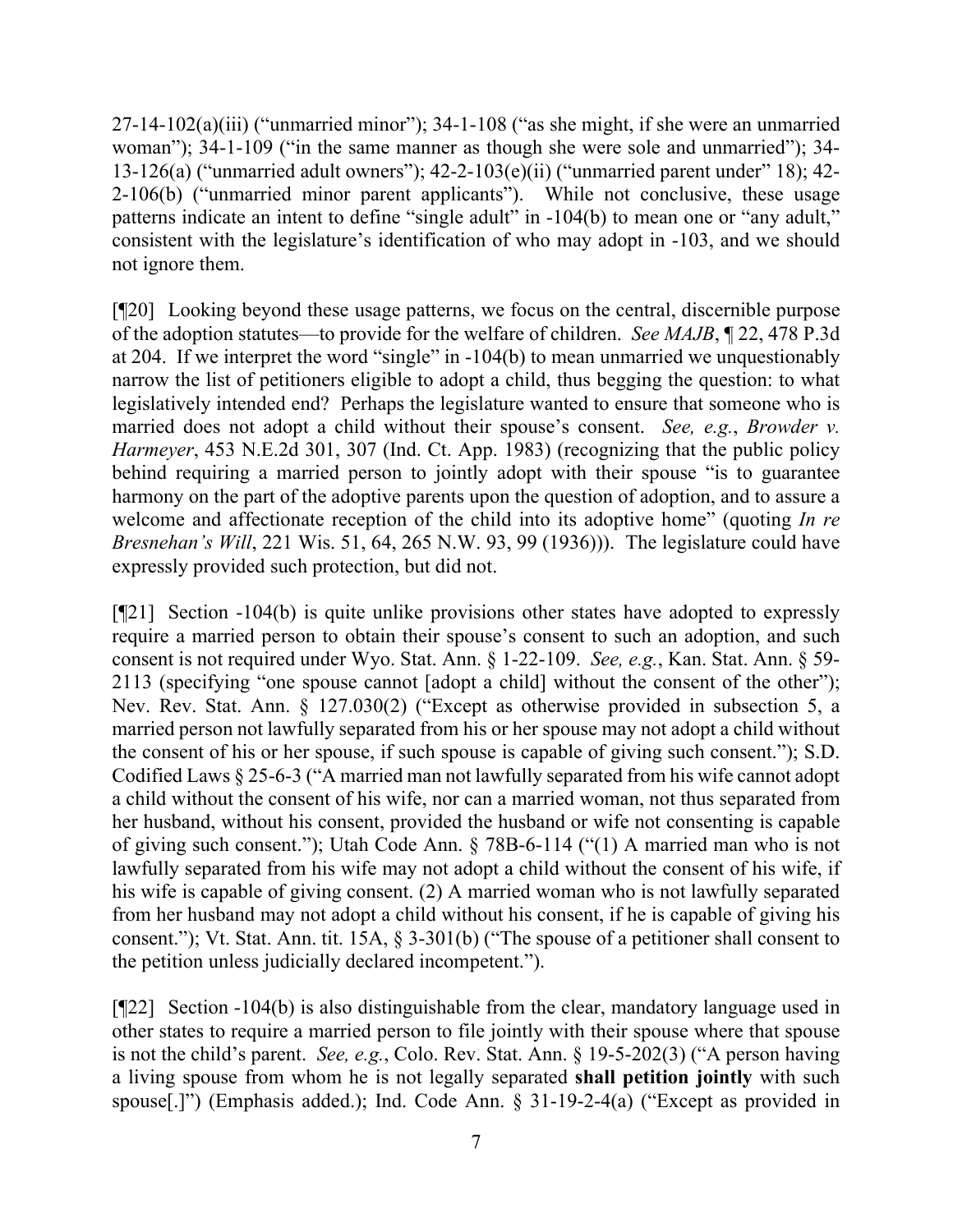subsection (b), a petition for adoption by a married person **may not be granted unless** the husband and wife join in the action.") (Emphasis added.); Md. Code Ann., Fam. Law § 5-3B-13(b)(2) ("If a petitioner is married, the petitioner's spouse **shall join** in the petition unless the spouse: (i) is separated from the petitioner under a circumstance that gives the petitioner a ground for annulment or divorce; (ii) is not competent to join in the petition[.]") (Emphasis added.); Tenn. Code Ann. § 36-1-115(c) ("If the petitioner has a spouse living, competent to join in the petition, such spouse **shall join** in the petition[.]") (Emphasis added.).

[¶23] The dissent deduces that legislative history evidences a legislative intent that - 104(b) should be read so that "single" means unmarried, and therefore all married persons who maintain a home with their spouse must file joint petitions. But in 1977 the legislature removed the historical language that mandated "in the case of married persons maintaining a home together, the petition shall be the joint petition of husband and wife[.]" *See* 1973 Wyo. Sess. Laws ch. 91, § 1; 1977 Wyo. Sess. Laws ch. 187, § 1. As it reads today, - 104(b) clearly permits rather than mandates different filing options: "[a] petition may be filed by any single adult or jointly by a husband and wife who maintain their home together, or by either the husband or wife if the other spouse is a parent of the child." Given this amendment, we cannot agree that the legislative history provides conclusive evidence the legislature intended to prohibit individual married adults from filing a petition.<sup>[5](#page-8-0)</sup>

[¶24] What is clear and discernable, reading the adoption statutes as a whole, is that the child's best interest is at the forefront and district courts have the statutory responsibility, in any and all adoption circumstances, to determine whether the adoption is in the child's best interest. *See* Wyo. Stat. Ann. § 1-22-111(a) (requiring the district court to "act[] in the best interest and welfare of the child"). The legislature predictably placed this responsibility with the district court, as it would be impossible for the legislature to identify and address by statute every possible permutation of, or dynamic within, a blended family. Moreover, while we appreciate that best interests determinations are among the most difficult and demanding of tasks assigned to trial judges, *see Stonham v. Widiastuti*, 2003

<span id="page-8-0"></span><sup>&</sup>lt;sup>5</sup> Some states that require joint petitions or spousal consent nevertheless carve out exceptions allowing the court to grant such adoptions when they are in the child's best interest. *See, e.g.*, Ky. Rev. Stat. Ann. § 199.470(2) ("If the petitioner is married, the husband or wife shall join in a petition for leave to adopt a child unless the petitioner is married to a biological parent of the child to be adopted, except that if the court finds the requirement of a joint petition would serve to deny the child a suitable home, the requirement may be waived."); Mich. Comp. Laws Ann. § 710.24(2)(b) (specifying that the court may allow "[a] married individual to adopt without his or her spouse joining in the petition if the failure of the other spouse to join in the petition or to consent to the adoption is excused by the court for good cause shown or in the best interest of the child"); N.M. Stat. Ann. § 32A-5-11(B)(2) (permitting adoption by "a married individual without the individual's spouse joining in the adoption if: . . . (c) the failure of the nonjoining spouse to join in the adoption is excused for reasonable circumstances as determined by the court."); N.C. Gen. Stat. Ann. § 48-2-301(b) ("Except as authorized by Articles 4 and 6 of this Chapter, the spouse of a petitioner must join in the petition, unless the spouse has been declared incompetent or unless this requirement is otherwise waived by the court for cause.").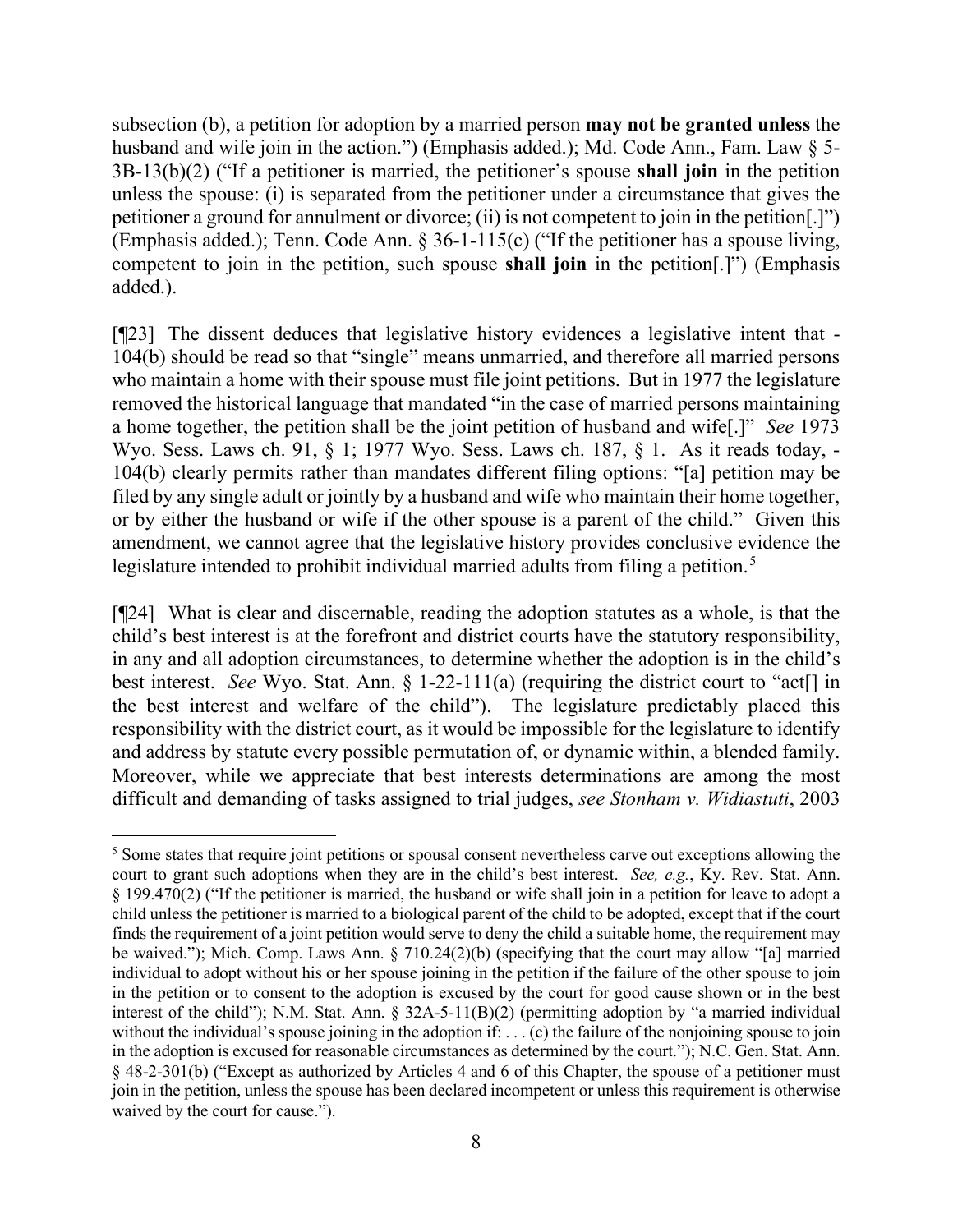WY 157, ¶ 13, 79 P.3d 1188, 1192 (Wyo. 2003), they are inherently fact-based and casespecific, *see ZEM*, ¶ 15, 458 P.3d at 25. And district courts alone are positioned to take and weigh testimony and evidence unique to the child welfare and parental rights concerns in each case. *See ZEM*, ¶ 15, 458 P.3d at 25; *In re Adoption of CF*, 2005 WY 118, ¶ 35, 120 P.3d 992, 1004 (Wyo. 2005); *Stonham*, ¶¶ 13–14, 79 P.3d at 1192–93.

[¶25] In putting the child's best interest and welfare at the forefront, nowhere did the legislature prescribe what family structure is in a child's best interest. *See* Wyo. Stat. Ann. §§ 1-22-101 to -117. It left that fact-based, case-specific determination to the courts. Thus, we find no conclusive evidence the legislature intended -104(b) to narrow its broad but plain description in -103 of who "may adopt in accordance with this act." Sections -103 and -104(b) therefore are best read in harmony to recognize that "[a]ny adult person who has resided in this state during the sixty (60) days immediately preceding the filing of the petition for adoption and who is determined by the court to be fit and competent to be a parent may adopt in accordance with this act." Wyo. Stat. Ann. § 1-22-103. And, so long as those eligibility requirements are met, -104(b) permits a married petitioner to petition individually "or" jointly if he maintains a home together with his wife. Wyo. Stat. Ann.  $§$  1-22-104(b).<sup>[6](#page-9-0)</sup>

[¶26] We therefore hold that KA may petition to adopt the Child. In acting on his petition, the district court must determine whether the adoption would be in the Child's best interest, Wyo. Stat. Ann. § 1-22-111(a), and in so doing address and develop a record on any relevant due process, parental responsibility, and child welfare concerns.

[¶27] Finally, we note that the natural parents' rights, which are a countervailing consideration in adoption proceedings, are adequately protected in this case. *See CF*, ¶ 11, 120 P.3d at 999 ("The right to associate with one's children is a fundamental right protected

<span id="page-9-0"></span><sup>6</sup> Several practical considerations further demonstrate why -103 and -104(b) should be read in harmony to promote the purpose of the adoption statutes. First, in cases like this one, the adoption would formalize the only paternal relationship the Child has ever known. "[C]hildren have a right to stability and permanency in their family relationships." *MAJB*, ¶ 24, 478 P.3d at 204 (citation omitted). Also, where, as here, a natural parent and a prospective adoptive parent coparent a child as if they were his parents, the adoption would ensure that both remain equally committed to the child, and have ongoing responsibility for him. In the event that something were to happen to the natural parent, the child would be assured of legal access to, and support from, the adoptive parent. Like the natural parent, the adoptive parent would be able to obtain health insurance and other employment-related benefits for the child, and the adoptive parent would be allowed to act in the child's best interest without challenge to his parental authority by third parties such as school officials and medical providers.

The adoption would secure the child's rights to inheritance and eligibility for worker's compensation and Social Security benefits. Adoption also would protect the child in the event of the natural parent's death. If the prospective adoptive parent were not the child's legal parent and the natural parent died, the prospective parent would have to file an action for custody, guardianship, or adoption to preserve his relationship with the child. If contested, this process could be lengthy, costly, and result in denial, thus, in effect, causing the child to lose both parents.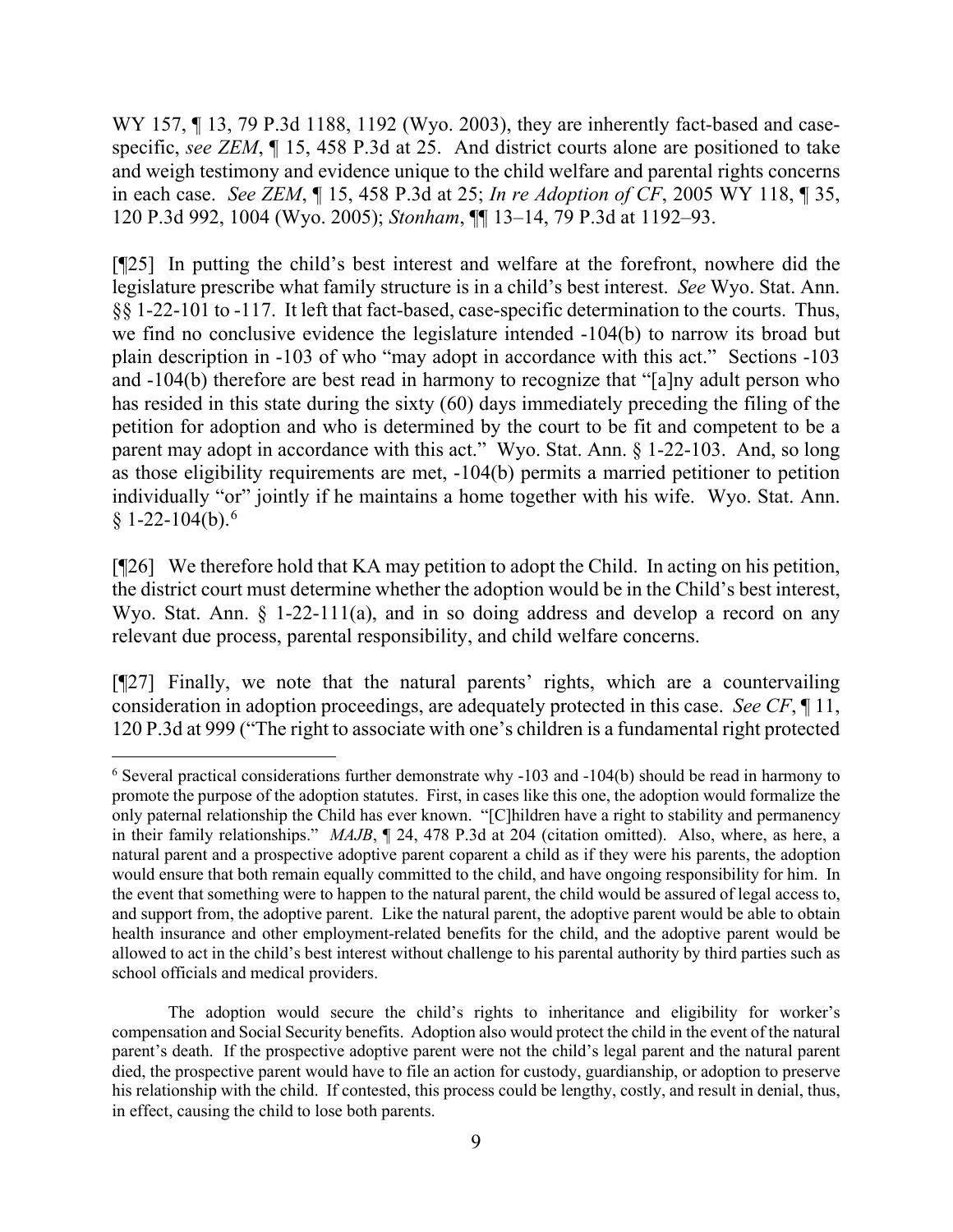by the Wyoming and United States Constitutions." (citation omitted)); *Matter of Voss' Adoption*, 550 P.2d 481, 485 (Wyo. 1976) ("[T]he earliest and most hallowed of the ties that bind humanity, in all countries considered sacred, is the relationship of parent and child. Therefore, parents have the first and natural right to their children."). The natural father's parental rights have already been terminated on grounds separate from this adoption. The natural mother consents to KA's adoption of the Child, conditioned on retention of her parental rights. By construing -104(b) in harmony with the purpose of Wyoming's adoption statutes and *in pari materia* with -103, we do not threaten BLS's parental rights.[7](#page-10-0)

#### *CONCLUSION*

[¶28] The adoption statutes, whose purpose of providing for the welfare of children is the surest guide to their meaning, do not prohibit KA from adopting the Child, and the adoption, if finalized, would not impact BLS's parental rights. Because the district court denied the adoption petition on legal grounds, it did not make findings on whether the adoption would be in the Child's best interest and welfare. We therefore reverse and remand for further proceedings consistent with this decision.

<span id="page-10-0"></span><sup>7</sup> The Kansas case the district court relied on to suggest BLS could not retain her parental rights involved a statutory provision unlike any in the Wyoming adoption statutes. *Cf. Adoption of I.M.*, 48 Kan.App.2d at 345, 288 P.3d at 867–68 ("Upon adoption, all the rights of birth parents to the adopted person, including their right to inherit from or through the person, shall cease, except the rights of a birth parent who is the spouse of the adopting parent." (quoting K.S.A. § 59-2118(b))). In contrast, Wyo. Stat. Ann. § 1-22-114(a) provides that "Upon the entry of a final decree of adoption the former parent, guardian or putative father of the child shall have no right to the control or custody of the child. The adopting persons shall have all of the rights and obligations respecting the child as if they were natural parents." This plain language impacts the rights of a former parent, guardian, or putative father. Mother fits none of those categories.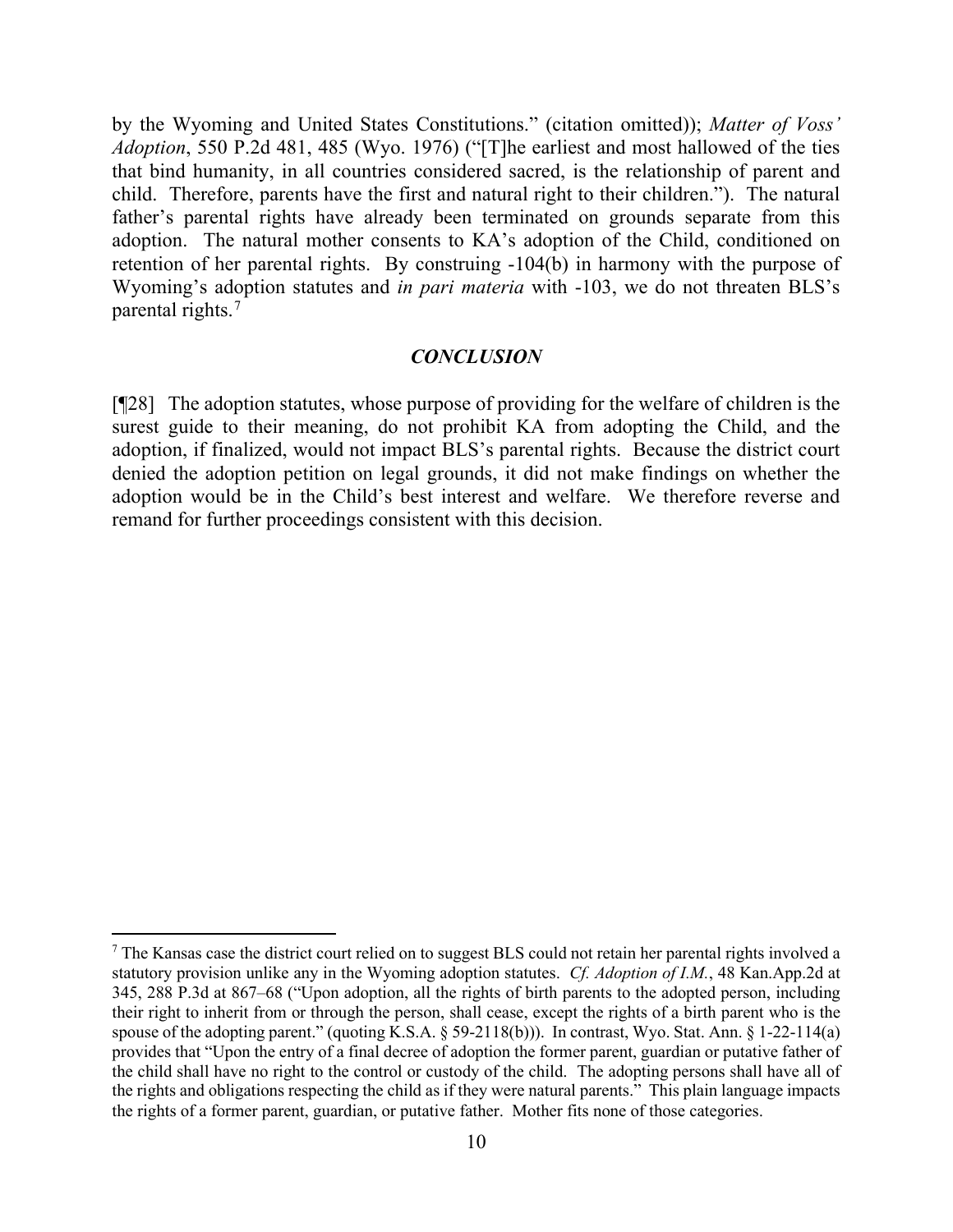# **FENN, District Judge,** dissenting, in which **KAUTZ, Justice,** joins.

[¶29] "At the common law adoption was unknown; therefore, the law governing the adoption of minor children and the rights and liabilities emanating therefrom are governed purely by statutory provisions." *In re Caldwell's Estate*, 186 P. 499, 500 (Wyo. 1920). Further, proceedings for adoption "must be conducted in substantial conformity with the provisions of the statute." *In re Adoption of Stausser*, 196 P.2d 862, 866 (Wyo. 1948). When interpreting adoption statutes, the same rules of statutory interpretation that apply to other statutes should be used.

[¶30] The rules of statutory interpretation, applicable to unambiguous statutes, are well established:

> We begin by making an inquiry respecting the ordinary and obvious meaning of the words employed **according to their arrangement and connection.** We construe the statute as a whole, **giving effect to every word, clause, and sentence**, and we construe all parts of the statute *in pari materia.* When a statute is sufficiently clear and unambiguous, we give effect to the plain and ordinary meaning of the words and do not resort to the rules of statutory construction. *Wyoming Board of Outfitters and Professional Guides v. Clark*, 2001 WY 78, ¶ 12, 30 P.3d 36, ¶ 12 (Wyo. 2001); *Murphy v. State Canvassing Board*, 12 P.3d 677, 679 (Wyo. 2000). **Moreover, we must not give a statute a meaning that will nullify its operation if it is susceptible of another interpretation.** *Billis v. State*, 800 P.2d 401, 413 (Wyo. 1990) (citing *McGuire v. McGuire*, 608 P.2d 1278, 1283 (Wyo. 1980)).

*State ex rel. Wyo. Dep't of Rev. v. Hanover Compression, LP*, 2008 WY 138, ¶ 8, 196 P.3d 781, 784 (Wyo. 2008) (emphasis added). In addition, we "try to determine legislative intent by considering the type of statute being interpreted and what the legislature intended by the language used, viewed in light of the objects and purposes to be accomplished[.]" *Fraternal Order of Eagles Sheridan Aerie No. 186, Inc. v. State ex rel. Forwood*, 2006 WY 4, ¶ 16, 126 P.3d 847, 855 (Wyo. 2006).

[¶31] The majority focuses on the word "single" in the statute. The statutory provision at issue in this case reads: "(b) A petition may be filed by any single adult or jointly by husband and wife who maintain their home together, or by either the husband or wife if the other spouse is a parent of the child." Wyo. Stat. Ann. § 1-22-104(b) (LexisNexis 2019). Although the word "single" may have more than one meaning in general, when due consideration is given to the arrangement and connection of "single" to the other words in the sentence, it is clear that "single" in this statute refers to one's marital status. I would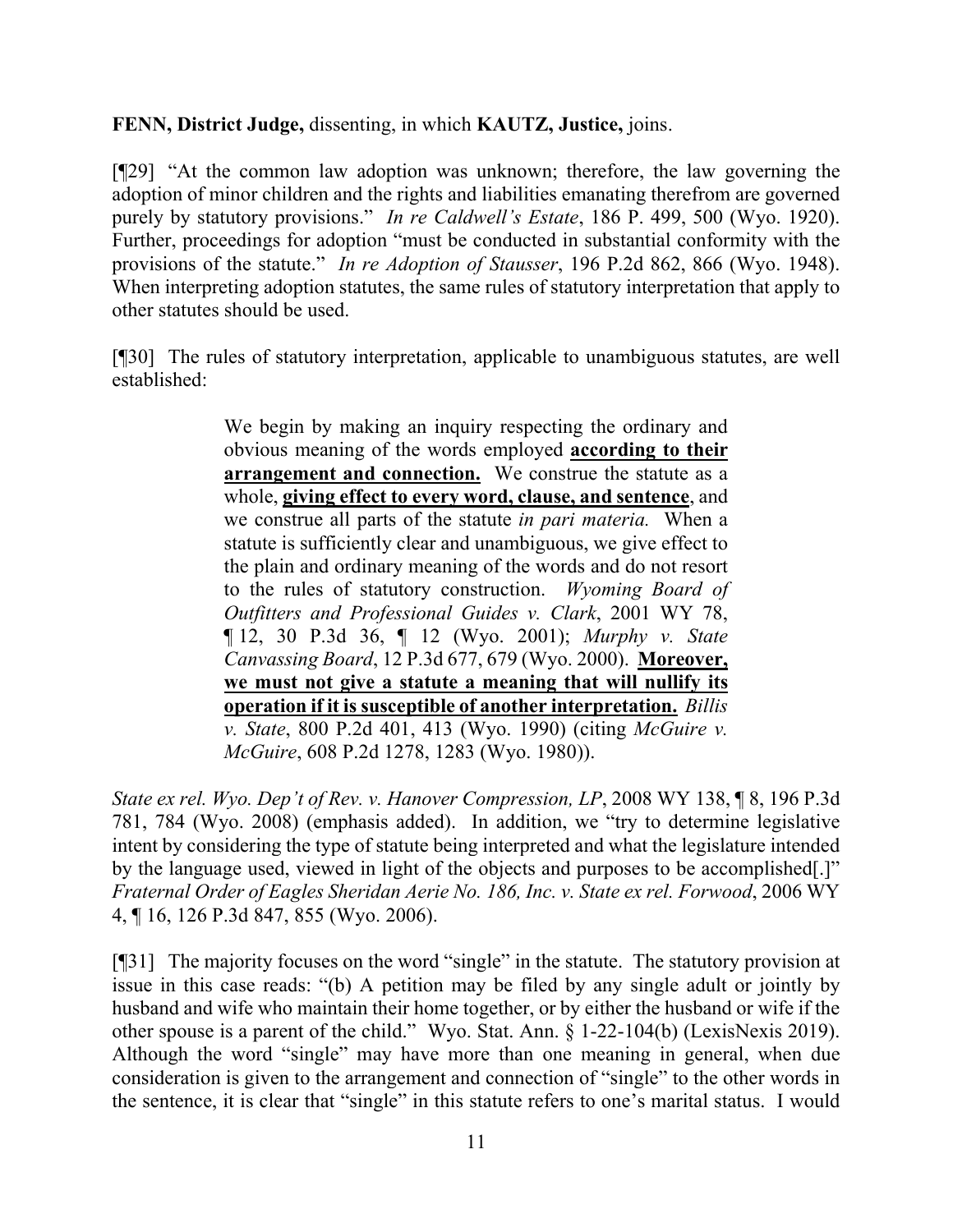find that the statute is not ambiguous, and there is no need to resort to the rules of statutory construction.

[¶32] The majority asserts that the term "single" in Wyo. Stat. Ann. § 1-22-104(b) could mean an unmarried person or it could mean any individual, whether married or not. However, this interpretation ignores the requirement that we give every word and phrase meaning when we determine whether a statute is ambiguous. *Jessen v. Burry*, 13 P.3d 1118, 1120 (Wyo. 2000). If the term "single" means any individual, then the phrases "jointly by a husband and wife", "either the husband or wife if the other spouse is a parent of the child" and even "single" become meaningless. To give meaning to every phrase in the statute, the only possible interpretation of the term "single" is an unmarried person.

[¶33] Accordingly, I would affirm the district court's legal decision that the Petitioner was not a "single person" as required by the statute. Ordinarily, my dissent would conclude here. However, the majority opinion concluding the term "single" to be ambiguous appears to create a dual standard of statutory construction which requires further analysis and comment.

[¶34] Even if the statute could be considered ambiguous, the rules of statutory construction lead to the same result that "single" should be construed to refer to marital status. We should begin with a review of the legislative history of the adoption statutes. An early version of the precursor to Wyo. Stat. Ann. §§ 1-22-103 and 104 read:

> Any person may appear before the district court or the judge thereof of the county where he or she resides and offer to adopt any minor child as his or her own; provided, such minor and his or her parents if living, or guardian, if any, or county commissioners, as hereinafter provided, shall appear and consent to such adoption.

Wyo. Comp. Stat. § 5[8](#page-12-0)-202 (Bobb-Merrill 1945).<sup>8</sup> Under this version of the statute, the petitioner's marital status was irrelevant, and any person could adopt any child, provided the required consents were obtained. However, this changed in 1955 when the legislature made sweeping changes to  $\S$  58-202, which then read, in relevant part:

> Proceedings for adoption of a minor child shall be by petition to the district court. A petition to adopt a minor child may be filed by any natural person who is a resident of the State of Wyoming, and in the case of married persons maintaining a

<span id="page-12-0"></span><sup>&</sup>lt;sup>8</sup> This version of the statute is similar to the statute originally enacted in 1887 with some supplemental provisions. *See In re Adoption of Strauser*, 196 P.2d 862, 866 (Wyo. 1948) (citing §§ 2274–2286 R.S. (1887)).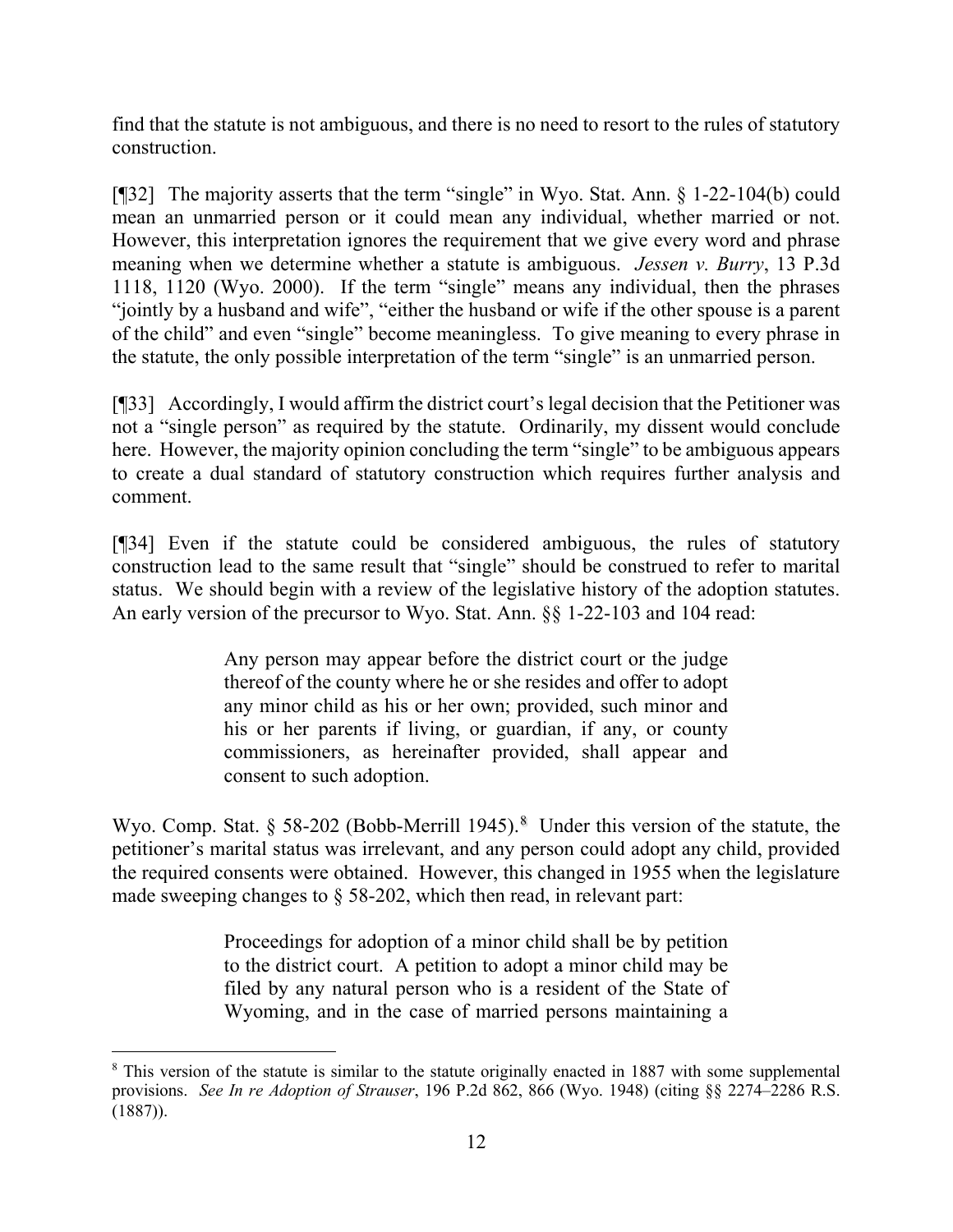home together, the petition shall be the joint petition of husband and wife.

1955 Wyo. Sess. Laws, ch. 184, § 1. For the first time, this amendment restricted adoption based on the petitioner's marital status, and it required a husband and wife who maintained their home together to file a joint petition.

[¶35] According to the 1963 Session Laws, the amendments that year were made "to provide limitations on who may be adopted [and] to establish what persons are qualified to adopt[.]" 1[9](#page-13-0)63 Wyo. Sess. Laws, ch. 59.<sup>9</sup> The amendments provided in relevant part:

> Section 3. The following persons, if residents of Wyoming, are eligible to adopt a child:

> > (a) A husband and wife jointly, or either the husband or the wife if the other spouse is a parent of the child.

(b) Any other person who is at least 21 years old.

Section 4.

A. Proceeding for the adoption of a minor child shall be by petition to the district court. A petition to adopt a minor child may be filed by any natural person of 21 years of age who is a resident of the State of Wyoming, and in the case of married persons maintaining a home together, the petition shall be the joint petition of husband and wife, except that if one of the spouses be the natural parent of the child to be adopted, such natural parent shall not be required to join in the petition. . . .

1963 Wyo. Sess. Laws, ch. 59, §§ 3–4. Under this version of the statute, married persons were required to file joint petitions, while "other" persons who were at least twenty-one could file individual petitions.

<span id="page-13-0"></span><sup>9</sup> Later amendments imposed further restrictions on who is eligible to adopt a child. For example, the 1977 amendment created § 1-726.6, which imposed a requirement that the petition be filed "upon the entry of the child in the adoptive home or as soon thereafter as reasonably convenient." 1977 Wyo. Sess. Laws, ch. 187, § 1. The 1999 amendment created § 1-22-104(c)(iv), which required the petitioner to file an affidavit disclosing any felony or misdemeanor convictions, any previous or current diagnosed psychiatric disorders, and his or her current probation status. 1999 Wyo. Sess. Laws, ch. 111, § 1.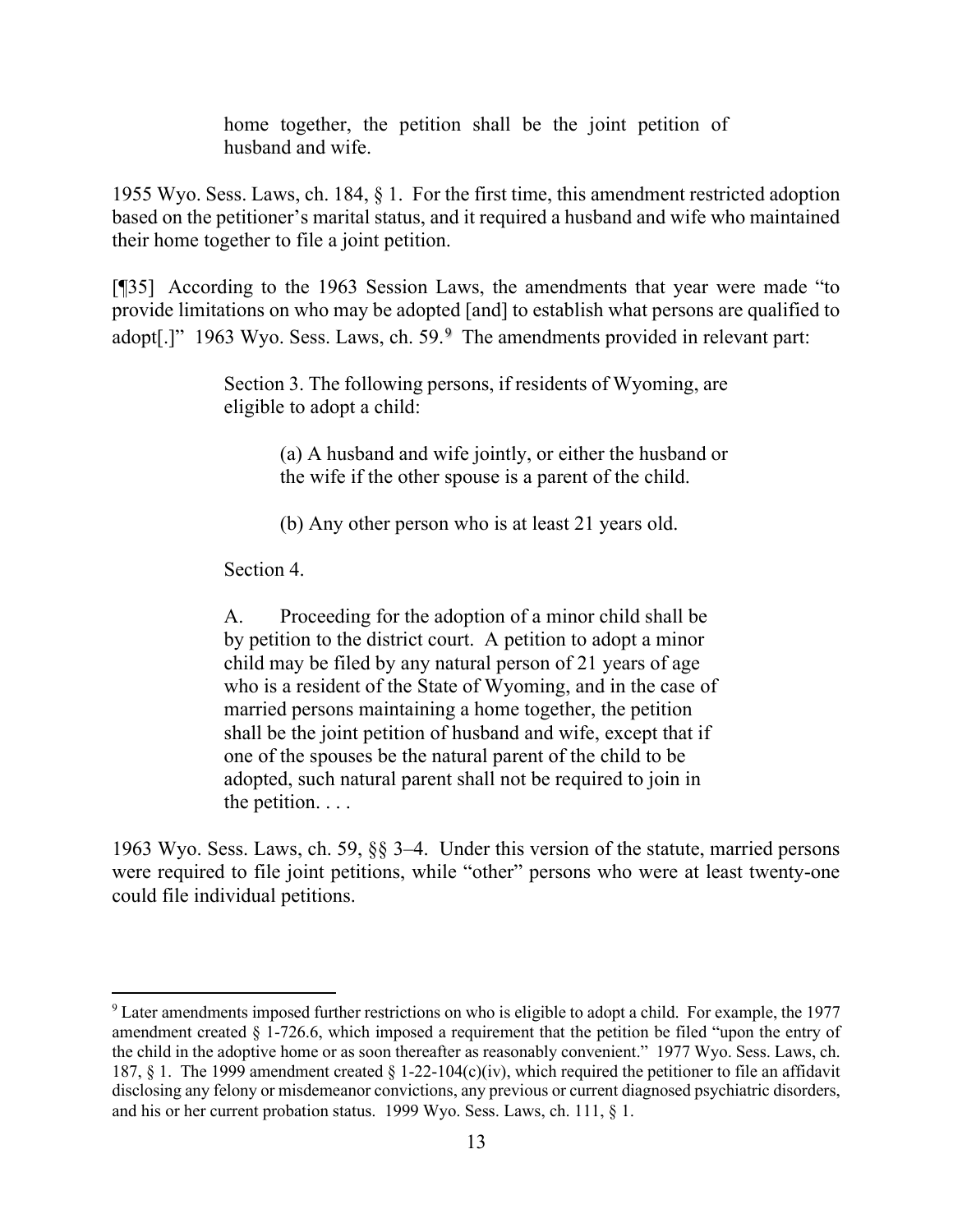[¶36] The statute was amended slightly in 1965 to read:

Proceedings for the adoption of a minor child shall be by petition to the district court. A petition to adopt a minor child may be filed by either (a) a husband and wife jointly, or either the husband or wife if the other spouse is a parent of the child, or (b) by any other person who is at least twenty-one (21) years old, who is a resident of the State of Wyoming, and in the case of married persons maintaining a home together, the petition shall be the joint petition of husband and wife, except that if one of the spouses be the natural parent of the child to be adopted, such natural parent shall not be required to join in the petition.

1965 Wyo. Sess. Laws, ch. 39, § 1. Then in 1973, it was again amended to reflect a change in the age of majority:

> (a) Proceeding for the adoption of a minor shall be by petition to any district court in the state. A petition to adopt a minor may be filed by either:

> > (i) A husband and wife jointly, or either the husband or wife if the other spouse is a parent of the minor; or

> > (ii) By any other person who is an adult, who is a resident of the state of Wyoming, and in the case of married persons maintaining a home together, the petition shall be the joint petition of husband and wife, except that if one of the spouses be the natural parent of the child to be adopted, such natural parent shall not be required to joint in the petition. . . .

1973 Wyo. Sess. Laws, ch. 91, § 1.

[¶37] The word "single" was added in 1977, when the adoption statutes were amended as follows:

> 1-726.3 **Adopting parties**. Any adult person residing in Wyoming and found by the court to be fit and competent to be a parent may adopt in accordance with this act.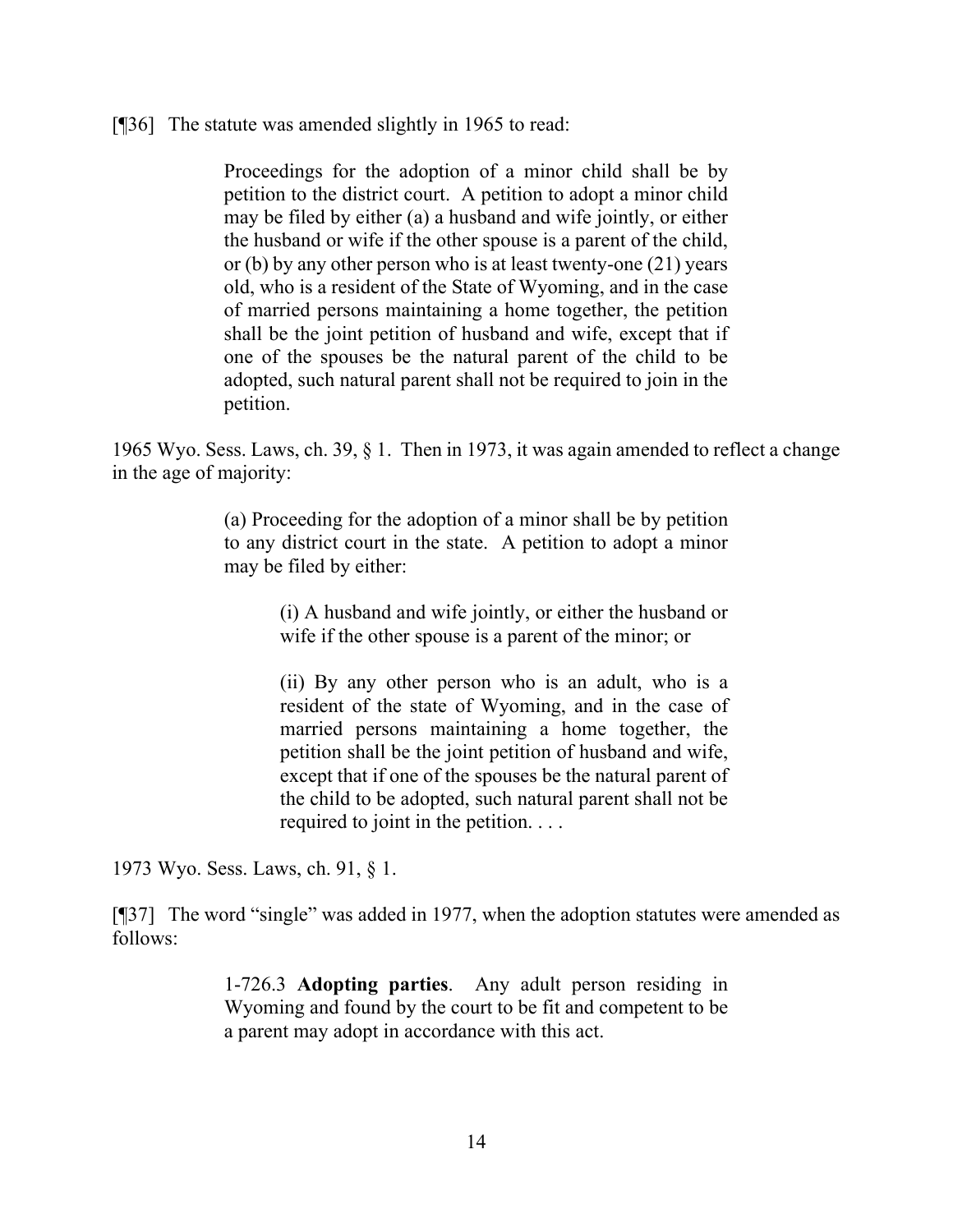# 1-726.4 **Petition for adoption of minor; by whom filed; requisites; confidential nature; inspection; separate journal to be kept.**

(a) Adoption proceedings shall be commenced by petition filed in district court.

(b) A petition may be filed by any single adult or jointly by a husband and wife who maintain their home together, or by either the husband or wife if the other spouse is a parent of the child. . . .

1977 Wyo. Sess. Laws, ch. 187, § 1. For almost a century, the adoption statutes used words such as "any person," "any natural person," and "any other person" when discussing who could file an adoption petition, other than a husband and wife maintaining their home together. We "presume the legislature enacts statutes with full knowledge of the existing condition of the law and with reference to it." *Almada v. State*, 994 P.2d 299, 306 (Wyo. 1999). Therefore, the legislature's choice to amend the statute to read "any single adult" was intentional, and it must be treated as such. Additionally, the legislature continued to require a husband and wife who maintain their home together to file a joint petition.

[¶38] This Court will not "enlarge, stretch, expand, or extend a statute to matters which do not fall within its express provisions." *Gray v. Stratton Real Estate*, 2001 WY 125, ¶ 5, 36 P.3d 1127, 1128 (Wyo. 2001) (quoting *Bowen v. State, Wyo. Real Estate Comm'n*, 900 P.2d 1140, 1143 (Wyo. 1995)). Further, we are not at liberty to rewrite a statute under the guise of statutory interpretation. *Jones v. State*, 2001 WY 28, ¶ 13, 18 P.3d 1189, 1194 (Wyo. 2001). This Court "cannot supply omissions in a statute and will not read into a statute exceptions not made by the legislature." *Lo Sasso v. Braun*, 386 P.2d 630, 631–32 (Wyo. 1963.)

[¶39] The majority acknowledges that our previous cases have held that adoption statutes should be strictly construed. *See, e.g.*, *Matter of Adoption of ZEM*, 2020 WY 17, ¶ 11, 458 P.3d 21, 24 (Wyo. 2020) (quoting *In re Adoption of AMP*, 2012 WY 132, ¶ 11, 286 P.3d 746, 749 (Wyo. 2012)). However, the majority appears to create a different standard when a case does not involve a nonconsenting parent, such as this one. The majority contends that we should interpret the "objective purpose" of the adoption statutes, and construe them "in a manner which will promote this purpose" as espoused in *In the Matter of the Adoption of MAJB*, 2020 WY 157,  $\P$  21–22, 478 P.3d 196, 203–04 (Wyo. 2020).<sup>[10](#page-15-0)</sup> The effect of

<span id="page-15-0"></span><sup>&</sup>lt;sup>10</sup> Further, I would note that *MAJB* specifically stated that the case did not involve "the failure to comply with statutory procedures." *Id.*  $\P$  23, 478 P.3d at 204. Therefore, its discussion of "objective standards" and "liberal construction" should not apply to a case that directly involves the failure to comply with statutory procedures.